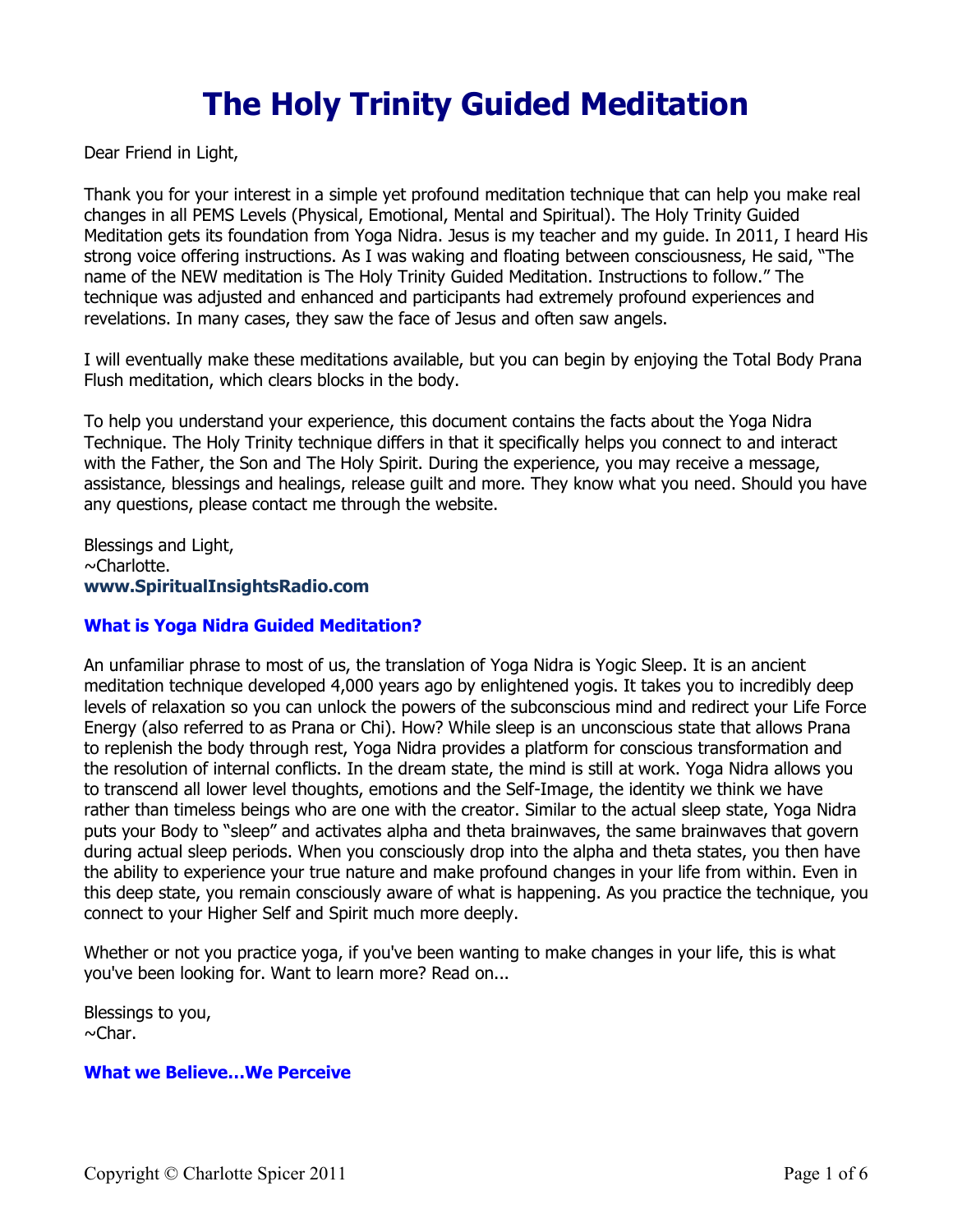All of our problems exist in our minds. Because this technique takes you beyond the boundaries of the intellect, it takes the chattering, fearful mind out of the way. "I'll never be happy." "I can't lose weight." "I won't be promoted…" or "There's never enough Money!!" Escaping beyond the confines of destructive thoughts to address them at their Source is the key that will unlock the door that grants you access to all of your creative power. Turn fear into creativity and Miracles will happen.

We all have patterns in our lives on Physical, Emotional, Mental and Spiritual (PEMS) levels. Some we consciously recognize, others we do not. Outside of us, we see circumstances, behaviors and experiences that we deem negative or insufficient. Our outer experiences, however, are a reflection of the Inner Beliefs we hold in the subconscious mind. So, while the subconscious mind "creates" our outer experiences, the conscious mind resists and struggles against the "perceived reality" we're experiencing. This conflict between the conscious and subconscious mind is why so many of us are unhappy or dissatisfied with certain areas of our lives. But life is about relationships…our relationship with God or the Creator, our relationship with ourselves, family and others, with food, money, sex and so on. What if you had the ability to restructure one or all of those relationships so that you could experience more peace and fulfillment? Yoga Nidra allows you to neutralize negative beliefs and support the positive ones that create our outer experiences.

For instance, imagine that a young girl lost her father at an early age. Imagine that she developed an issue of Abandonment in "reaction" to the loss of her father. Because the belief in abandonment exists in the core of her subconscious mind, naturally, there will be experiences in her life that reflect that belief. Classmates or Co-workers may avoid her and not even know why. Romantic partners are often emotionally distant or consistently leave. How do you change this energy? Even with therapy, she could declare consciously that she will not be abandoned, but if that one seed still exists within her subconscious mind, it will serve as a magnet and will draw those experiences to her until she makes the shift that is needed. No matter where the belief and corresponding pattern originated, even if it's a Karmic issue, she can turn things around. With practice, using this technique will allow her to dissolve this unconscious, deep-seated fear. As this occurs, she will see a difference in all of her interactions with others. Give yourself the power to get to the core of any issue to eliminate self-destructive fears, self-sabotaging reactions and bad habits and create the life that you feel worthy of.

## **How does it help with Stress?**

Simply put, Stress arises as a result of our relationship with Change. We either strive for things to be different or struggle to keep them the same. We struggle to make something happen, and prevent something from happening. It all stems from our attachments and expectations. When our expectations are not met, we become stressed. This is the number one cause of health problems and depression. You can alleviate these conditions by using this simple technique.

The body is a reflection of the mind. Yoga Nidra utilizes the third eye to achieve major shifts in consciousness, which result in physical changes. The third eye corresponds to the pineal gland, which is located in the center of the brain and increases the production of melatonin. This natural hormone helps **eliminate stress, induce restful sleep, prevent premature aging, reduce high blood pressure and boost the immune system.** 

#### **How can you reap the benefits of Yoga Nidra?**

Yoga Nidra has the power to burn karma, accelerate the healing process and boost the immune system. Whether your body has been affected by stress, dis-ease, surgery or injury, you can use it to achieve "whole-ness" and program your body to operate at optimum levels of health and harmony.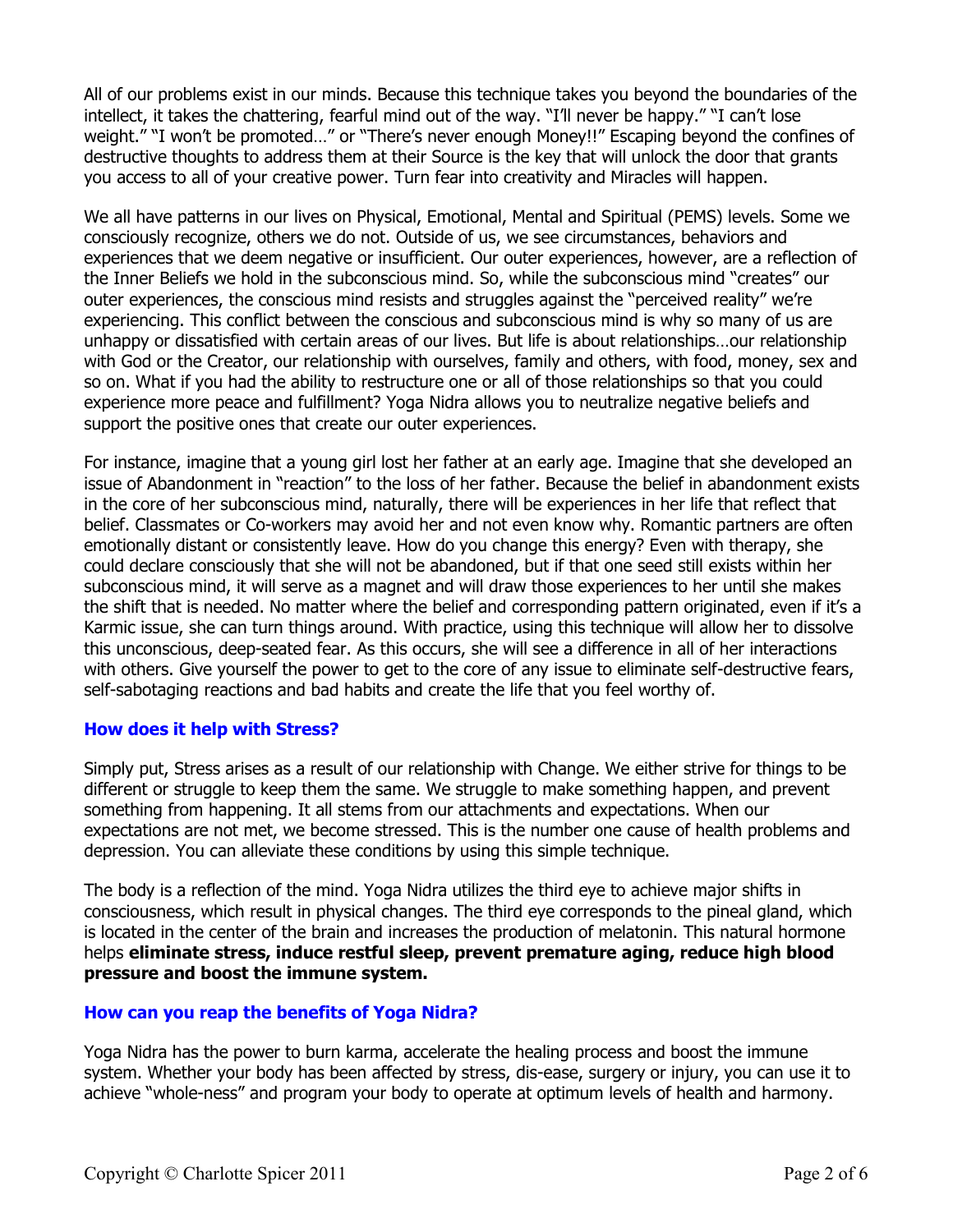Many people report that they have improved situations involving stress, addictions/bad habits, sleep difficulty, depression, anxiety, body aches and adrenal overload. The adrenals, located at the top of each kidney, secrete hormones such as epinephrine, norepinephrine, dopamine, cortisol and adrenaline to regulate the stress response throughout the body. When in overdrive in response to stress, however, the potential for illness is increased. Too much of these healing hormones will cause problems with the blood, leading to high blood pressure and issues with the heart, arteries, platelets and more.

Whether you use Yoga Nidra to increase intuition, creativity, peace, health or abundance, it is the simplest and most profound technique you will ever encounter. All you need is your Intention and willingness to let go of any belief that doesn't serve your highest truth. It's also an excellent practice for pregnant women to clear negative energy out of the body to create the most loving environment for the child.

# **What are the steps?**

Yoga Nidra is performed lying down. If this is uncomfortable for you, you may use a chair. It's important that you remain absolutely motionless and alert throughout the session. You will be guided through various techniques for relaxation and grounding, internalizing awareness, clearing the mind and using the breath to "go under" and induce the Alpha and Delta brainwave states while remaining awake. After connecting to your body completely by focusing your complete attention to 61 individual points in the body, you are guided to "drop in" or state your intention. When you state your intention at such a deep level, it activates changes in the subconscious mind, which then impact the Energy Bodies (Physical Body, Mental Body, Energy Body, Wisdom Body and Bliss Body) and finally emanate outward to impact your life or health. Because of its capacity for healing, it is the perfect complement to traditional medicine.

## **How to Prepare:**

Prepare your environment for a quiet, profound experience. Wear loose, comfortable clothing and have an area where you can lie down. You can light incense or candles and dim the lighting. If you are participating in an online broadcast, set your volume levels. If you are using a laptop, be sure to plug in as the volume may get lower on battery. You may want something to cover your eyes and body. Most like to feel as if they are in a cocoon. Unplug the phone and eliminate as many disturbances as possible. Should you hear a noise or disturbance during the session, use it as a trigger to go even deeper into relaxation.

## **Ask yourself:**

What are you using Yoga Nidra to achieve? Once you determine your Desire, whether for Peace, Health, Abundance, Weight Loss, etc. build your intention using the words that will immediately place your desire in your subconscious mind. Intentions are seeds that we plant. What manifests is the fruit.

## **How to build an Intention to use during Yoga Nidra:**

Toward the end of the meditation, after the exercise of putting the body to sleep and accessing the third eye, you will be asked to state your Intention 3 times.

Your intention should be worded so that it moves you toward integration and unity within the self. It should be 1) Timeless, 2) Positive and 3) Fairly Short. Do not use negative words such as can't, won't, want, need, I will, etc. Saying that you WILL lose weight denotes that it will happen in the future. You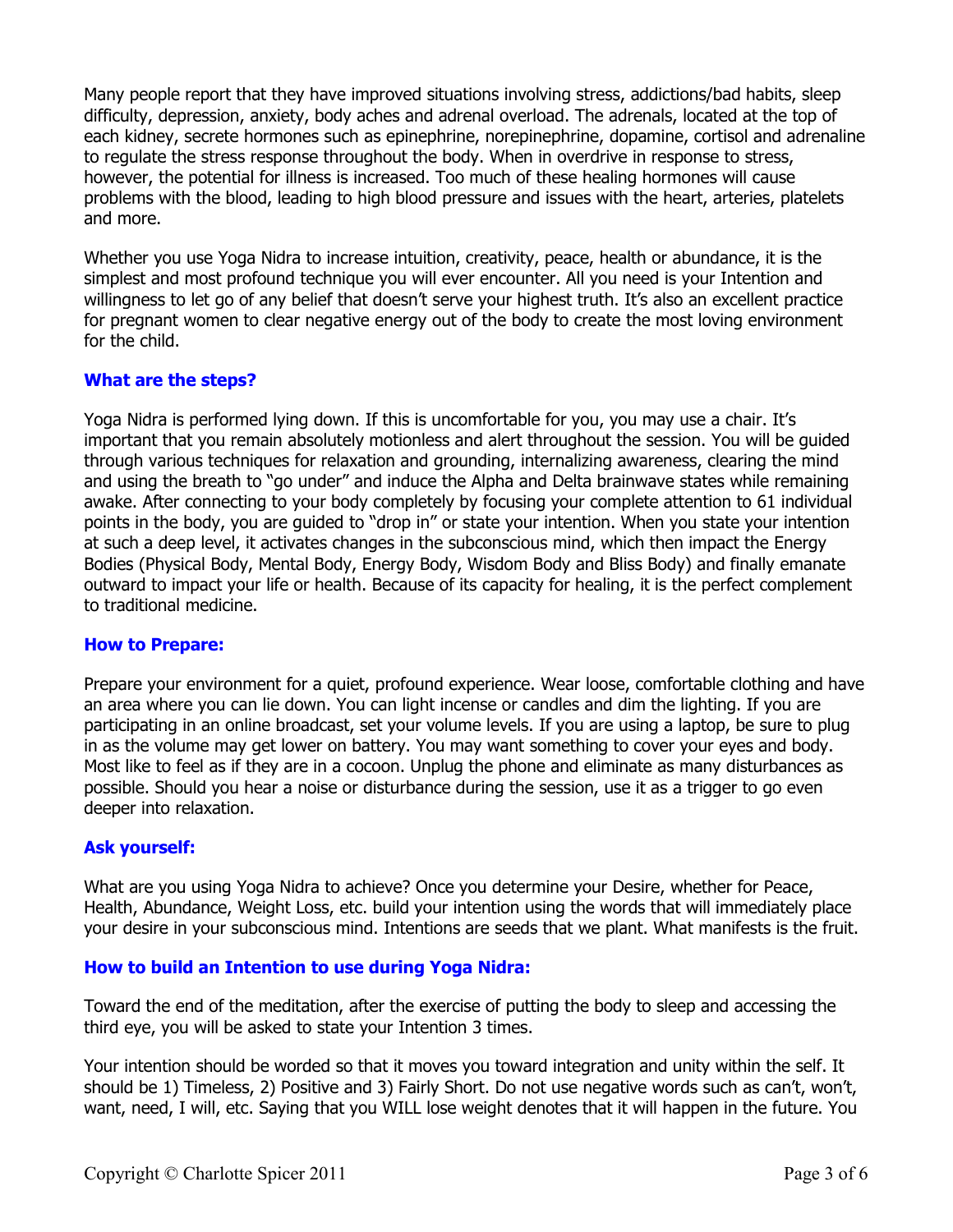want to embrace what you want to happen in the present tense. Be specific, and include visualization if you can. Develop a picture of what this looks like when you repeat your intention. Visualization provides a way to implant pictures in your subconscious that complement the words you say. Here are a few examples:

1. Rather than: "I will not get angry" use "I am at Peace in my situation with \_\_\_\_\_\_\_\_\_\_\_\_" and fill in the blank. You can use work, home, school, my children, husband, family members, specific individuals or situations.

2. Rather than: "I will be more patient" say "Patience fills me and brings me peace."

3. Rather than: "I want to lose weight so my husband will pay more attention to me" set your intention to "I am beautiful, loving and deserving of my husband's attention."

4. Rather than: "I will stop overeating" declare that "My eating habits and my mind are healthy and balanced and my body responds."

Reword these intentions any way you like. A word about losing weight. Again, our bodies reflect the condition of our minds. If it's in our mind that we are not safe or nurtured, our bodies put on "emotional padding." We also develop compulsions to acquire a sense of safety and nurturing from Outside of Ourselves in the form of food. To change your body, you must change your mind. Infuse yourself with Self Love and set the intention that you are indeed safe and nurtured by your Higher Power, no matter your situation. In this manner, your body will release whatever it is that there is "not enough of." Look to future workshops in Florida on weight loss, to be announced in 2011.

## **Some popular and impactful intentions are:**

- I extend love, peace, contentment and trust to the world.
- I am at Peace with all there is.
- I forgive \_\_\_\_\_\_\_\_\_\_\_\_\_\_\_\_\_\_\_ completely. I am safe.
- I AM (this connects you to God).
- Guidance leads me to the correct solutions.
- I release my compulsion to **Example 3** am whole and satisfied.
- Abundance is my natural inheritance. Money comes to me easily.
- I release all Karma in my \_\_\_\_\_\_\_\_\_\_\_\_\_\_\_\_\_\_\_\_\_\_\_\_\_\_\_\_\_\_\_\_\_(name a body part or a relationship with someone. Be creative.)

These intentions really work!!!

# **Common Experiences during Yoga Nidra:**

It's difficult not to fall asleep the first time unless you're an experienced meditator, but with practice you can maintain conscious awareness. Each experience with Yoga Nidra can be different, but below is a short list of things that commonly occur as a result of the deep connection to Spirit. Whatever your experience, trust that whatever comes within your field of attention and awareness is precisely right for you. Remember that anywhere a blockage exists, so does the potential for illness or pain. Endeavor to remove all blocks to your awareness and on Physical, Emotional, Mental and Spiritual levels.

Most experiences fall into 5 or 6 categories: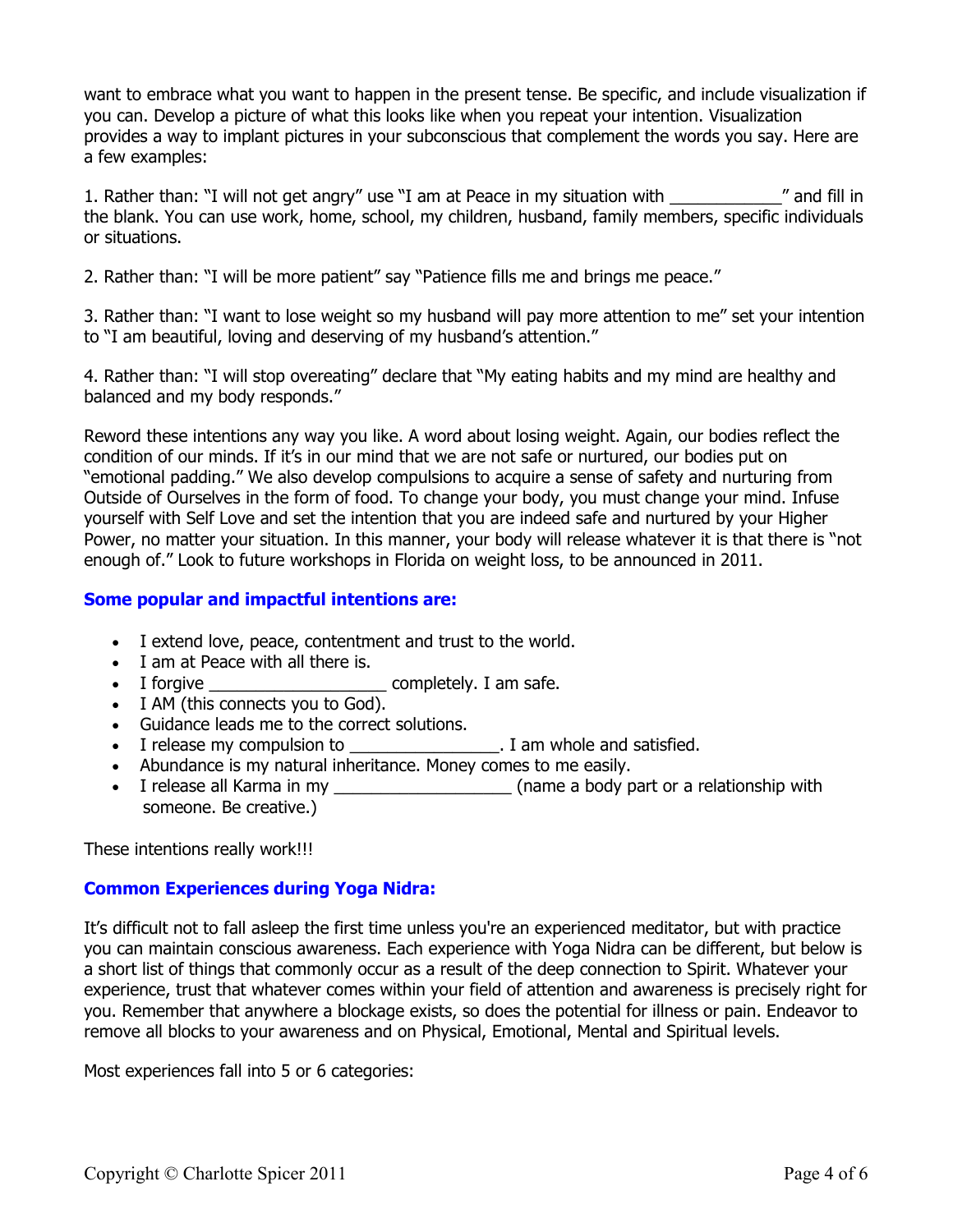**Mental:** a barrage of thoughts, very distracting during the first few practices, but will dissipate with practice. When you find that your mind starts to wander or following a dream, just return to the guidance of the facilitator. There is no need to backtrack or try and catch up. Just follow what is present.

**Emotional Catharsis:** deep feelings of joy, bliss, peace and contentment well up for no reason. This is actually your natural state. Feelings of sorrow, sadness, heaviness or re-experiencing past negative impressions or situations may arise. These are merely the surfacing of karmic blockages, traumas, fears, hurts, pain and abuse that you may have experienced in the past. These experiences and the emotions associated with them actually become trapped in the body and cause physical illness, disrupt loving relationships and keep you caught in a pattern of reacting to present situations based on a bad memory. Releasing what comes up will eliminate the cause of any pain and suffering.

Both crying and laughing are common. Do not judge or change anything; simply allow it to come and go. What comes up is passing through for recognition and review and is on its way out. Merely detach from what you're seeing, hearing or feeling and observe from a distance. Through observation, attachments to past experiences diminish and are more easily replaced with forgiveness and peace. In order to be free, remember to forgive completely any person or situation you feel has hurt you while in this state. If you truly want Peace, the deeper you go and the more you clear out, the more Peace you will feel.

**Physical Manifestation:** muscle tremors, contracting, itching, floating, tingling, involuntary movements, awareness of heartbeat, pulsation or streaming of the blood, feeling energy or an electrical sensation, etc. During Yoga Nidra, people with disabilities may feel affected parts of the body for the first time.

**Spiritual experiences:** profound stillness, peace, silence, the realization of the vastness of space, disconnection from Time, the appearance of angels, saints, deities or Jesus.

**Psychic phenomenon:** colors, sounds, lights, unawareness of having a body, expanded senses or sensory perception, hearing the facilitator far away or next to you yet they haven't moved.

**Falling asleep:** this tends to happen most frequently to those who do not have a regular meditation practice, but your ability to remain alert does get stronger. If you keep falling asleep, practice Yoga Nidra in a chair until you feel ready to practice lying down. Also, know that even though you are asleep, your subconscious mind hears all that the facilitator is saying. So, you do have experiences…you just need to work on remaining consciously aware of what they are.

# **Experiences Reported**

- sensations of deep relaxation and peace
- intense light or bright colors
- visions, symbols or clairvoyant images
- sounds and clairaudient messages from Spirit Guides or departed loved ones
- smells/fragrances
- past life recall
- images of familiar places (even if you know you haven't been there before)
- visions of Jesus, Angels the Blessed Mother, Krisha, Ganesh and other religious deities
- anxiousness or fear of falling
- hearing yourself snore